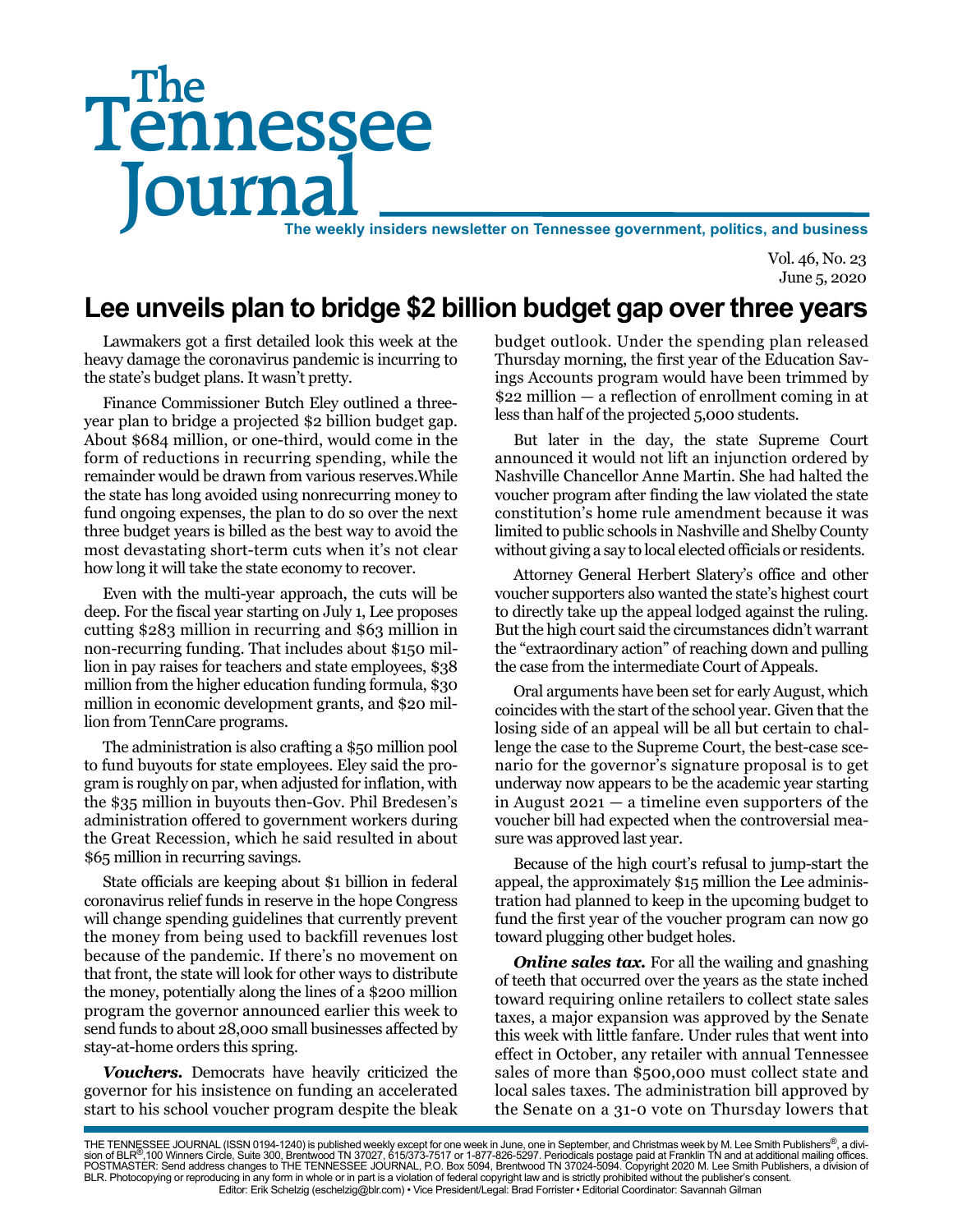threshold to \$100,000, a change estimated to generate about \$32 million per year for the general fund and \$12 million for local governments.

The new revenue would be a welcome addition to state coffers as budget planners are looking for every spare penny to offset deep decreases in other collections. But the finish line has yet to be crossed as the companion bill isn't scheduled to be taken up until next week in the House, where arguments that the change represents a tax hike on consumers tends to carry more sway. While sales taxes are technically owed on all internet purchases, few people actually pay them unless the retailer collects them up front.

*Convention fever.* State Republicans could barely contain their excitement at the news that Nashville was among the cities being considered to replace Charlotte, N.C., as the site of the GOP presidential convention. Lee quickly endorsed the idea, calling Nashville "the best place in America to have a convention." Hosting the event scheduled to begin on Aug. 24 would be a "great opportunity" to build on the economic recovery in the region and state, he said.

President Donald Trump called for the Republican National Committee to abandon Charlotte after North Carolina Gov. Roy Cooper, a Democrat, suggested a scaled-down event and insisted convention attendees wear face coverings and engage in social distancing. Lee's office did not immediately say how the state's efforts to land the convention would square with his "Tennessee Pledge" plan for reopening the state.

Legislative Republicans supporting the move argued a lot can change regarding the pandemic between now and late August, though it's unclear whether the state would be willing to make assurances to the RNC today that the event would be allowed to proceed in an unfettered way if conditions worsen. While Nashville Mayor John Cooper said the city has no money to host an event of the scale of the convention, Republican lawmakers said they'd be willing to tap into state resources despite facing deep cuts to the state budget.

The pandemic isn't the only concern about bringing the convention to town. The event could also make the city the focal point of national protests along the lines of the racial upheaval experienced around the country this week following George Floyd's killing in Minnesota.

#### *From the courts*

### **Judge rules state can't limit access to voting by mail amid pandemic**

Nashville Chancellor Ellen Hobbs Lyle ordered state officials to suspend eligibility restrictions for casting absentee ballots, rejecting what she called "oddly skewed" calculations about the costs and unsubstantiated claims about the heightened risk of voter fraud.

Existing law allows for voters too ill to appear at the polls in person to request an absentee ballot, but State Election Coordinator Mark Goins had declared that fear of being infected with the coronavirus alone wouldn't be considered a sufficient reason to vote by mail. Other

accepted reasons for obtaining absentee ballots include being over age 59 or away from home during the early voting period and on Election Day.

Lyle in her ruling noted other Southern states like Alabama, Arkansas, Kentucky, South Carolina, and West Virgina have expanded voting by mail in response to COVID-19 without major difficulty. She found state election officials based arguments against the feasibility of expanded voting by mail on "incredible assumptions" that 100% of registered voters would cast absentee ballots, a rate never achieved in state history.

Information provided by the state indicated it was already printing 1.4 million ballots — more than the total number of votes cast in the 2018 primary, which saw record turnout. The state also has \$1 million remaining from \$10 million in federal funds to cover the costs of the 2020 election that could be used to enhance voting by mail, Lyle said. The order does not require the state to send absentee ballots to all registered voters, but rather only to those who specifically request them.

State Attorney General Herbert Slatery blasted the court for replacing the will of elected officials with its own judgment and "ignoring the practicalities of implementing such a decision, and doing so in the midst of a pandemic and budget crisis." The statement did not say whether he will seek to challenge the ruling.

The issue of increasing absentee voting has become heavily politicized as President Donald Trump has railed against the practice and his Republican allies have followed suit. State House Majority Leader William Lamberth (R-Portland) caused howls of protest among Democrats on the House floor when he appeared to suggest they were trying to "stuff the ballot" and "steal elections" by pushing for more voting by mail.

#### *From the campaign trail* **Hagerty and Sethi differ on active**

# **military role in response to protests**

Republican U.S. Senate candidates Bill Hagerty and Manny Sethi are at odds about whether the military should be mobilized to respond to civil unrest around the country. Hagerty was quick to call on President Trump this week to invoke the Insurrection Act to call up active-duty soldiers to crack down on violence and "domestic terrorism." Sethi in a statement to *The Tennessee Journal* said the National Guard was "more than capable of dealing with these rioters and looters." The military, on the other hand, "exists to kill bad guys, not do police work," according to Sethi.

Trump this week criticized governors for being "weak" and failing to "dominate the streets." He floated the idea of using the Insurrection Act to send the military into states where governors hadn't called in the National Guard. Gov. Bill Lee did authorize the Guard to intervene when Nashville protesters clashed with police and set fire to the Metro Courthouse. The Guard was also called in to augment security at the state Capitol, though the governor heaped praise on soldiers for laying down their shields during a peaceful protest.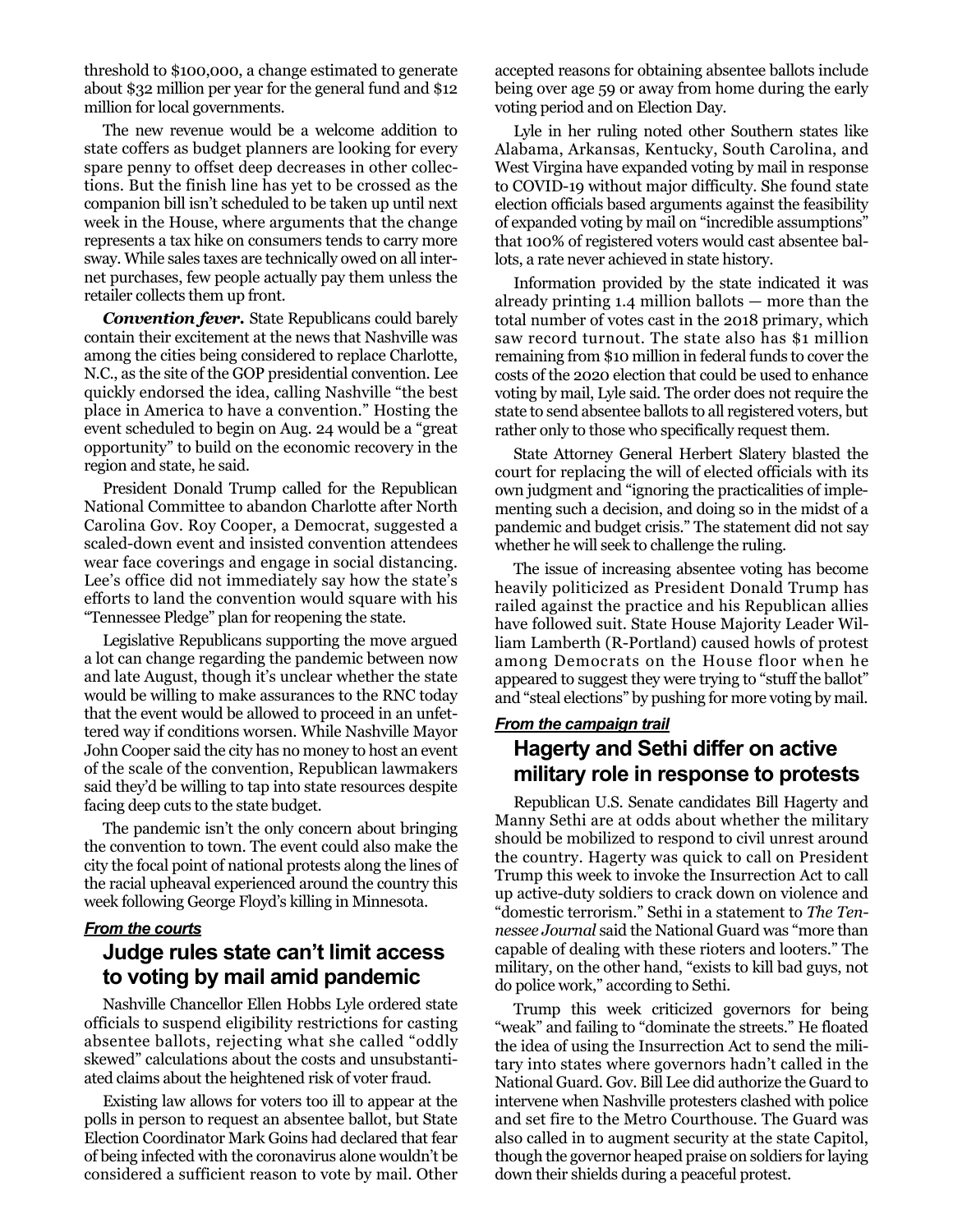# Tennessee News Digest

● About 1,000 members of Tennessee Army National Guard's 278th Armored Cavalry Regiment are headed to Washington, D.C., to help quell protests there.

● The endowment for the Tennessee Promise program offering free community college tuition to high school graduates is down 5.5% during the pandemic.

● The Tennessee Department of Education announced the next phase of its partnership with all six state Public

Broadcasting Service stations to air daily programming targeted at children in kindergarten through third grade.

● Volkswagen produced its 1 millionth vehicle at its Chattanooga plant since opening the facility in 2011.

● The owner of the Nashville Superspeedway in Gladeville plans to reopen the facility and host a NASCAR Cup Series race in June 2021. The track has been largely mothballed since 2011.

● Dolly Parton's Dollywood theme park in Pigeon Forge announced plans to reopen in phases starting with season pass holders on June 15.

● The state paused the distribution of face masks produced by North Carolinabased sock maker Renfro Corp. after WTVF-TV raised questions about whether they were treated with a pesticide called Silvadur. Renfro said its chemicals are harmless.

#### *Campaign finance*  **House votes to eliminate fundraising reports totaling \$14M in 2018 races**

The House voted this week to get rid of the final campaign finance disclosures due just before the primary and general elections. Rep. Tim Rudd (R-Murfreesboro) said his bill would eliminate what he described as "unwarranted, unneeded, cumbersome" filing requirements, a statement that went unchallenged as the chamber passed the bill 87-5 without debate.

The current filing schedule requires candidates to submit quarterly campaign finance reports in election years. They must also file disclosures covering the roughly three weeks between the end of the previous quarter and 10 days before the primary and general elections, respectively. The Senate has not yet signaled whether it will consider the companion bill this year under the category of "time-sensitive" legislation. The proposal wouldn't apply until the 2022 election cycle.

Under Rudd's bill, spending made in the final weeks before the August primary wouldn't be revealed until 3rd Quarter reports are filed in mid-October, and the bulk of the final fundraising drive for the November general election wouldn't come into focus until the yearend reports are submitted in late January.

The amounts disclosed in those pre-election reports are hardly inconsequential. Two years ago, candidates for state office reported receiving \$10 million in their pre-primary reports and \$4 million during the pre-general period. More than three-quarters of the pre-primary money came in the form of contributions from gubernatorial candidates to their own campaigns. Among Republicans, Randy Boyd gave his effort \$5.25 million, and Diane Black poured in \$2 million of her own money. Bill Lee's growing momentum in the GOP nomination fight was reflected by the \$169,000 he raised from outside sources in the period, compared with Boyd's \$12,000 and Black's \$11,000.

Current House members reported raising \$754,000 in their pre-primary reports in 2018. The top recipients were Republican Reps. Robin Smith of Hixson (\$31,425), Glen Casada of Franklin (\$27,600), Rick Tillis of Lewisburg (\$24,033), Clark Boyd of Lebanon (\$17,200), and Kevin Vaughan of Collierville (\$16,900). Rudd raised \$11,250 during the pre-primary period. Sitting Senate members raked in \$203,000 in the pre-primary period, led by the \$40,450 collected by Brian Kelsey (R-Germantown), \$29,200 for Brenda Gilmore (D-Nashville), \$22,050 for Kerry Roberts (R-Springfield), and \$21,600 by Art Swann (R-Maryville).

*One step forward, two steps back?* Supporters touted another element of the bill that would no longer allow unitemized disclosures for contributions and expenditures of less than \$100. The lack of detailed disclosures for those smaller items has made them an area for potential abuse or sloppy record keeping. For example, an audit of Rep. Harold Love's disclosures last year found the Nashville Democrat had improperly reported 211 unitemized expenditures worth \$12,800, though the Tennessee Registry of Campaign Finance deemed that he hadn't engaged in systematic wrongdoing.

*The 10-day mark.* The final 10 days before the election carried extra significance until a 2018 court ruling threw out a provision of state law mandating a blackout on donations from most political action committees during that period. Tennesseans for Sensible Election Laws challenged the law on by on the basis that it represented an unconstitutional limit on political speech by independent PACs while allowing committees controlled by political parties or caucuses to make donations all the way up until the election itself.

The state argued the 10-day blackout on outside PAC giving was "a crucial part of the disclosure scheme" devised by state lawmakers in 1995 to coincide with when the pre-primary and pre-general reports were due. The intent was to use the "smallest window possible" while "ensuring a fully informed electorate and preventing corruption or its appearance."

Nashville Chancellor Ellen Hobbs Lyle ruled in favor of the plaintiffs because the state Attorney General's office had "inexplicably failed" to supply the plaintiffs' attorneys fair notice about what proof its experts planned to present at trial. The decision was upheld in a 3-0 decision authored by Appeals Judge Carma Dennis McGhee in August 2019.

*Registry returns.* The Registry of Campaign Finance is scheduled to meet on Wednesday for the first time since mid-March. The agenda includes a hearing over ousted state Rep. Jeremy Durham's challenge of his \$465,000 civil penalty for an assortment of violations, the results of an audit of former House Speaker Glen Casada's campaign account and PAC, and questions about Rep. Rick Staples' expenditures.